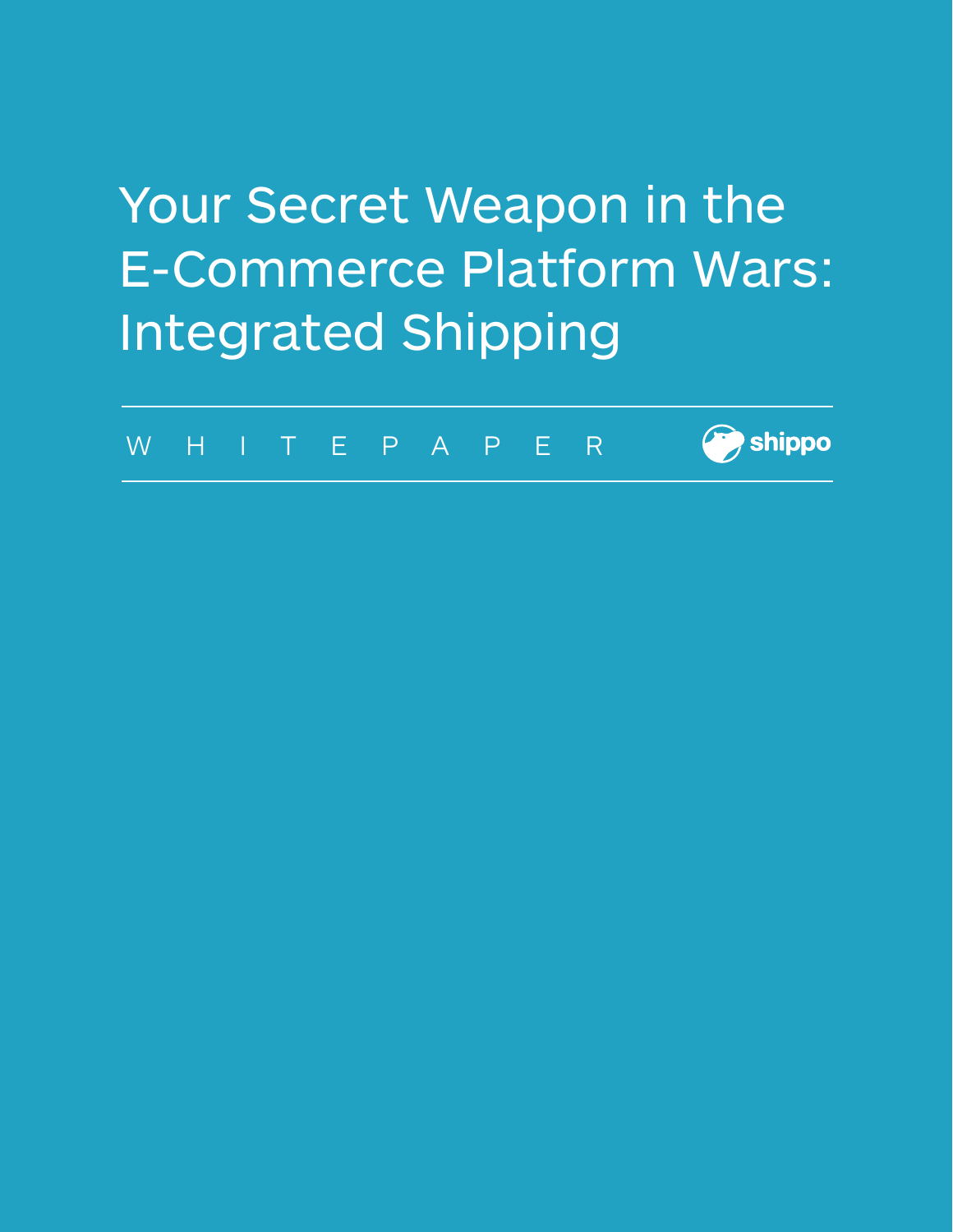#### A SIMPLE WAY TO SPEED UP COMMERCE

A recent report by [eMarketer](https://www.emarketer.com/Article/Worldwide-Retail-Ecommerce-Sales-Will-Reach-1915-Trillion-This-Year/1014369) projected that e-commerce will be a \$4T industry by 2020, with online sales accounting for 15 percent of total retail spending. The exponential growth of e-commerce means that in order to compete, platforms and brands alike must provide a customer experience that excels from beginning to end. Once considered an afterthought, being able to offer competitive shipping options is now a critical component of ensuring customer satisfaction, loyalty, and increased business. It is also one of the biggest cost centers for e-commerce businesses, requiring a significant investment of time and energy to maintain.

As e-commerce platforms seek new ways to stand out and emerging brands feel the pressure of competing with retail goliaths, the economics of developing in-house shipping solutions simply don't add up, especially given that integrating with third-party solutions is easier than ever. Providing seamless access to best-in-breed shipping tools frees organizations up to focus on providing a stellar customer experience so they can scale faster.

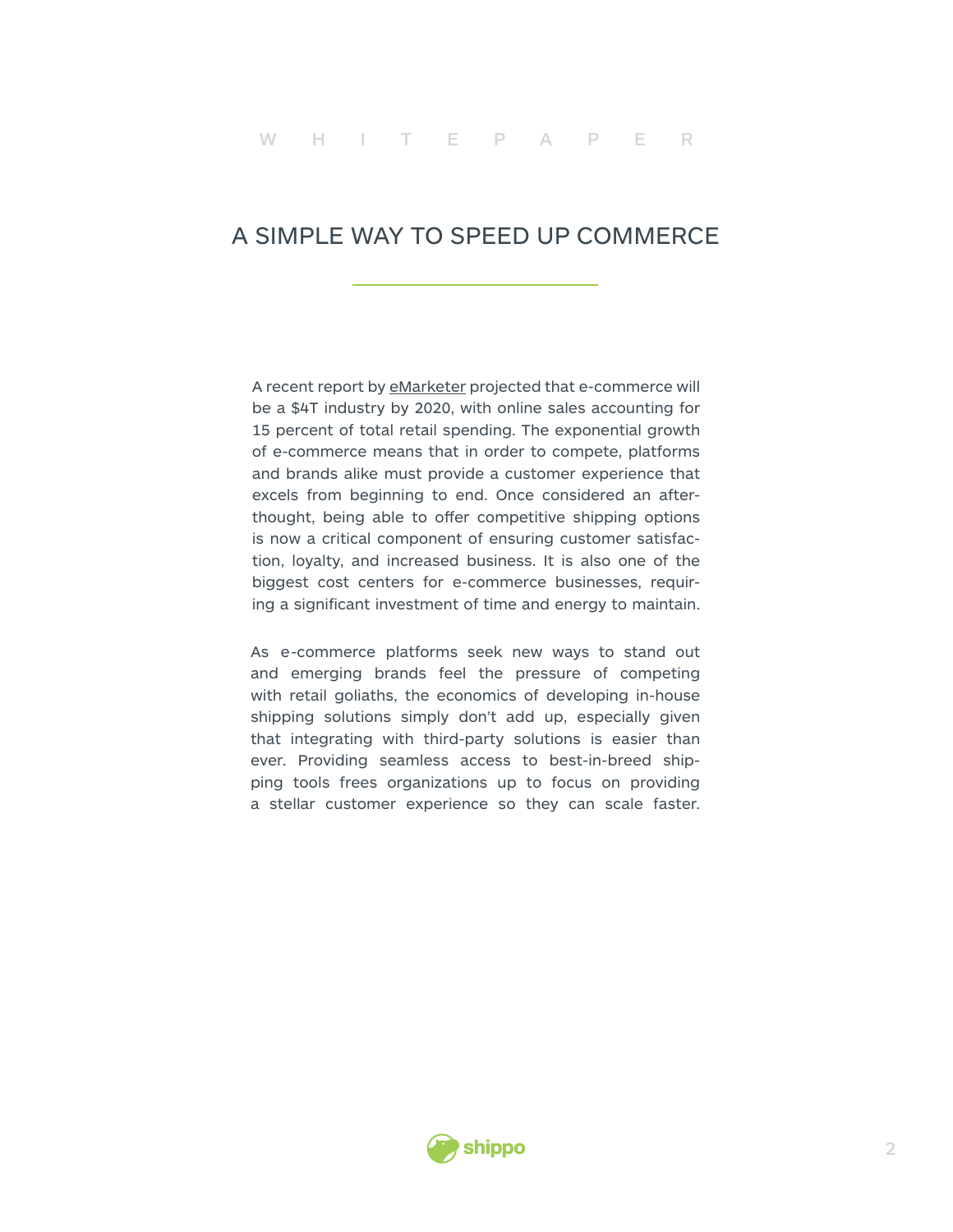## INTEGRATIONS WITH BEST-IN-BREED SOLUTIONS OUTPERFORM CUSTOM JOBS EVERY TIME

A thriving e-commerce ecosystem and the intense competition it fosters has made one thing very clear: customers want delivery to be quick, and they want it to be cheap — preferably free. But unless you're Amazon or Walmart, it's incredibly difficult to meet this demand. In fact, research suggests that offering free shipping is so cost-prohibitive, even massive retailers see it as a loss leader. For emerging brands and platform providers who don't have access to economies of scale, navigating the shipping industry on their own is daunting.

**"The biggest impact is felt by e-commerce businesses, particularly smaller ones, which face what some have called an emerging crisis. The cost of free shipping, in many cases, is unsustainable."**

[Fast Company](https://www.fastcompany.com/3061686/free-shipping-is-a-lie)

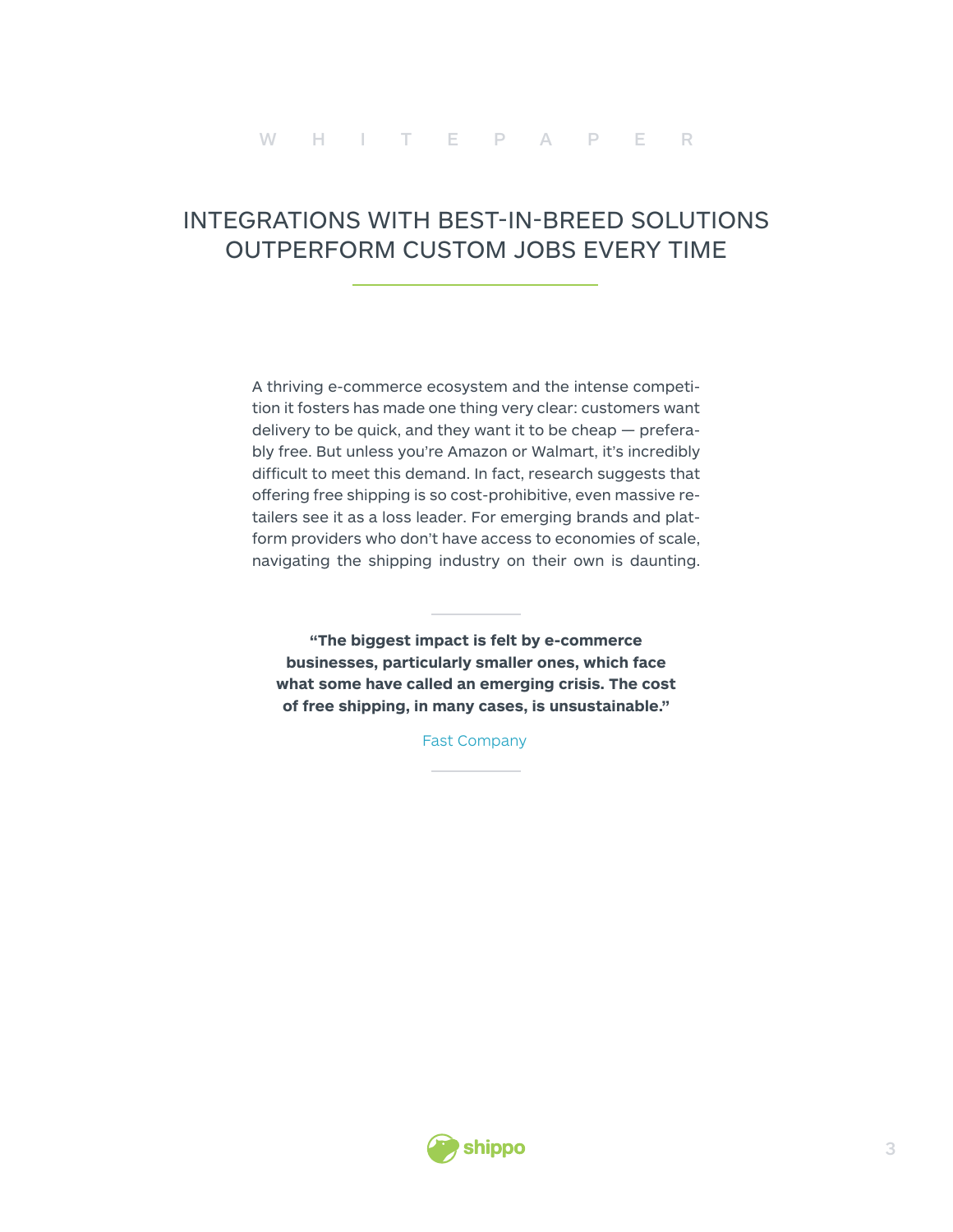However, building the teams and tools to support shipping is no longer a necessity. The custom in-house solutions and clunky APIs of the past  $-$  and all the attending maintenance they required  $-$  have given way to a new breed of integrated shipping solutions that make offering a competitive shipping function manageable.



**"We can build more stuff, but it's not always best to do that. Using Shippo's OAuth integration lets us focus on our core strengths: marketplaces, shopping carts, and integrations with retailers."** 

> William Wynn Lead Software Developer, CartRover

These integrated solutions do all the heavy lifting, offering access to a global network of shipping carriers and continuously optimizing their services so that clients can have confidence that their sellers are receiving up-to-date shipping rates and services. By maintaining relationships with all the major carriers and continuously adding new players or ones that have regional reach, these shipping solutions give sellers the ability to easily automate the best delivery option for the best price. Additionally, clients can have security in the knowledge that they can refer difficult customer service cases to the shipping company directly to troubleshoot.

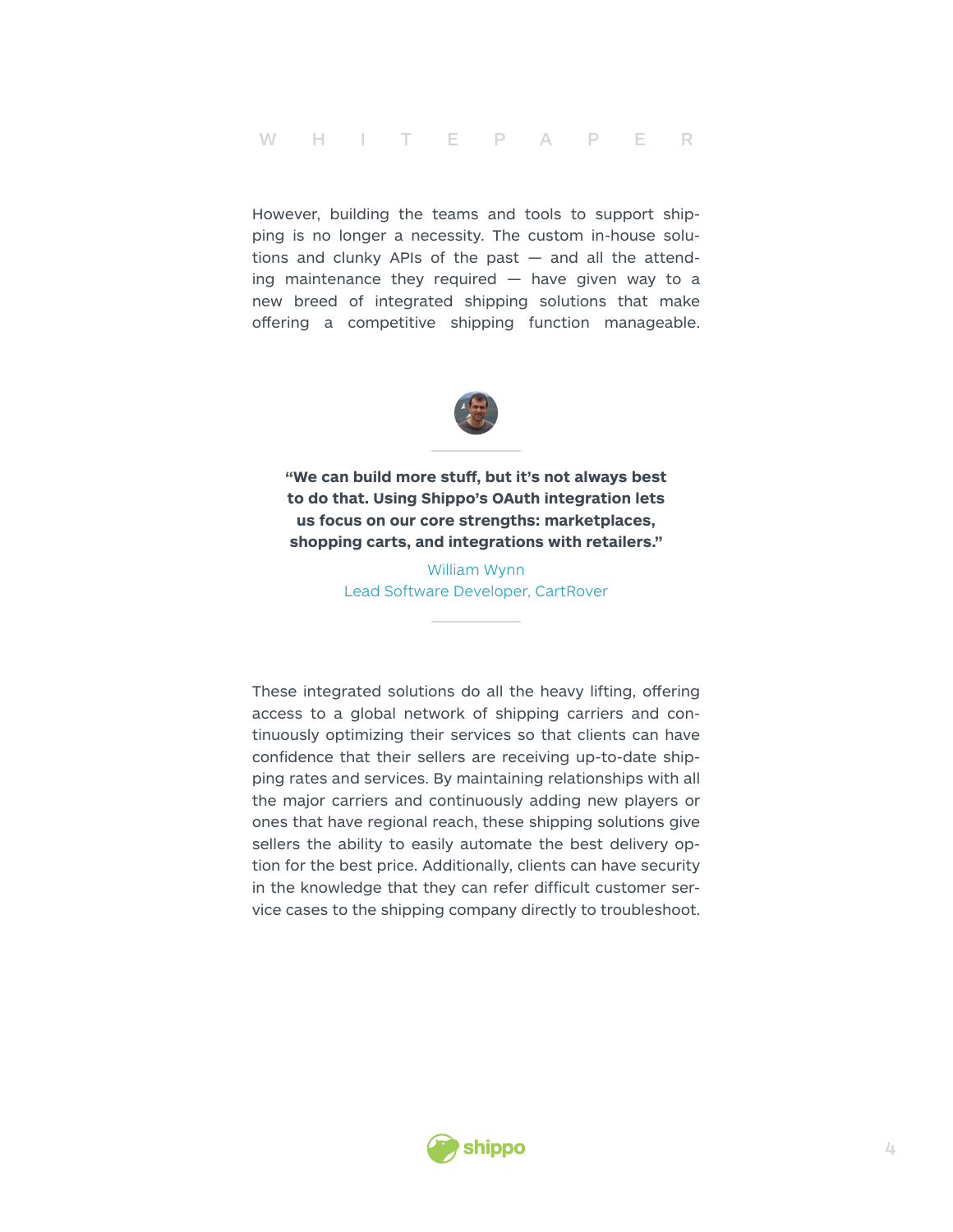Spotlight on E-Commerce Platform **Weebly**

> For global e-commerce platform Weebly, which empowers creative entrepreneurs to sell their wares online, giving their customers access to fast and cost-effective shipping options is critical to maintaining a competitive offering. With a target audience that spends thousands of dollars on postage each month, being able to offer up to 40 percent off rates at the post office can make a big difference in the profitability of a business.

> "Shipping is one of the most time-consuming and stressful parts of running an online store—if you don't do it right, there are all kinds of consequences," says Yin Li, Commerce Product Manager at Weebly. "Many of our sellers are at the stage where they realize that how they handle shipping will make a big impact on their bottom line—and top line."

> But competitive shipping options is not the only factor Weebly considered when choosing a shipping partner. For their tens of thousands of merchants looking to ship a product, they had to look for a partner that they could work with on a scalable integration that could quickly and seamlessly onboard merchants and give them access to dynamic shipping rates from a broad range of carriers. "Shippo's OAuth process made it possible for all of the account setup to be handled behind the scenes, keeping our customers on the Weebly platform," said Li. "If our busy entrepreneurs had to go off the platform to register, it would be very hard to scale."

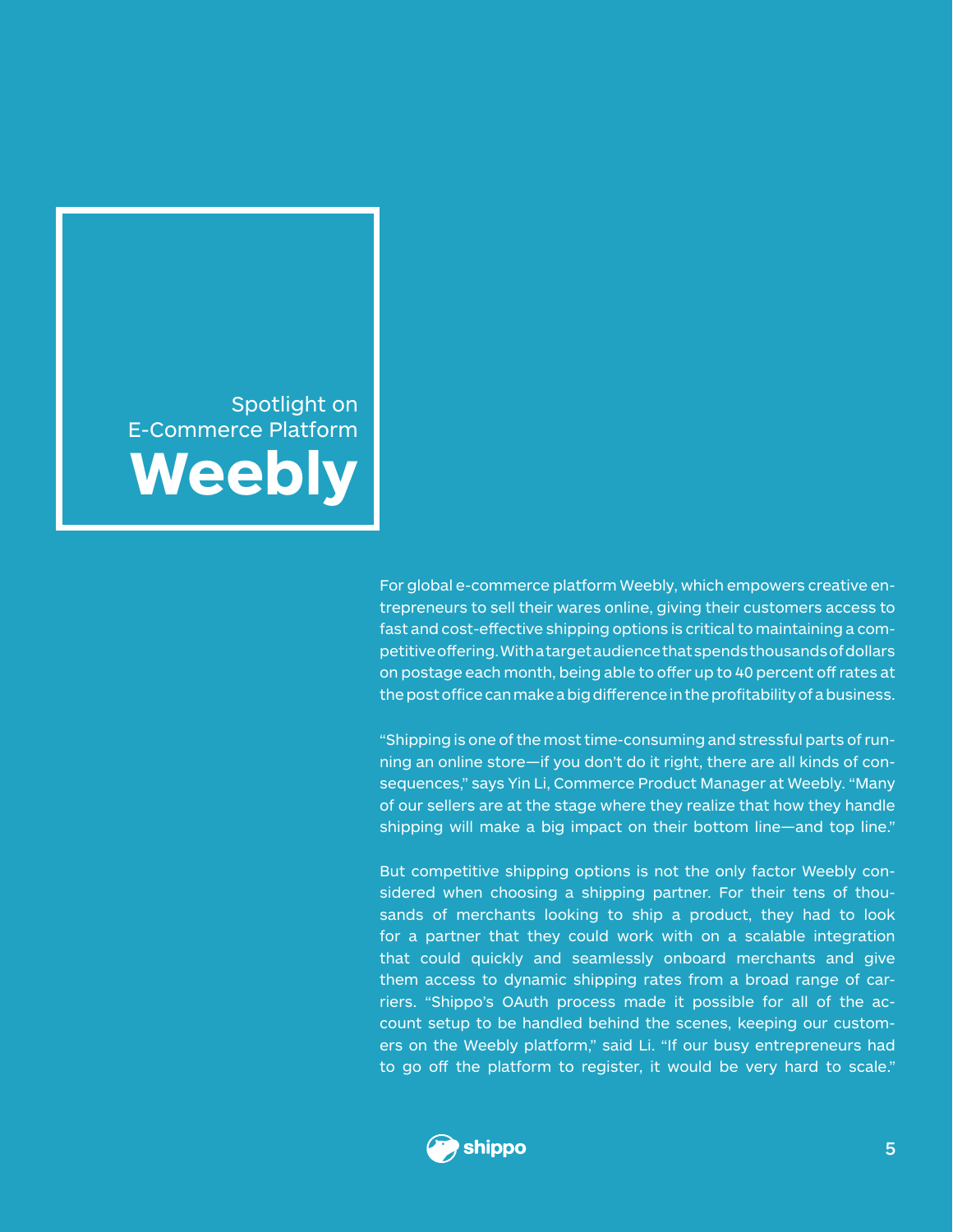# SEAMLESS INTEGRATIONS = BETTER USABILITY = HAPPIER CUSTOMERS

Many existing shipping solutions, whether they are custom builds or APIs, require sellers to jump on and off the platform to interact with carriers and other vendors, which is annoying and disruptive. The advantage of integrating a third party like Shippo is that it makes shipping a natural extension of your platform's experience, built directly into the UI. After an initial authorization from customers to perform actions on their behalf, Shippo handles all aspects of the shipping process behind the scenes. This results in superior usability and an intuitive interface that removes friction during the customer signup and onboarding process and integrates all the seller's existing accounts.

#### **"Once you start making people login to other places, they say 'forget about it.'"**

William Wynn Lead Software Developer, CartRover

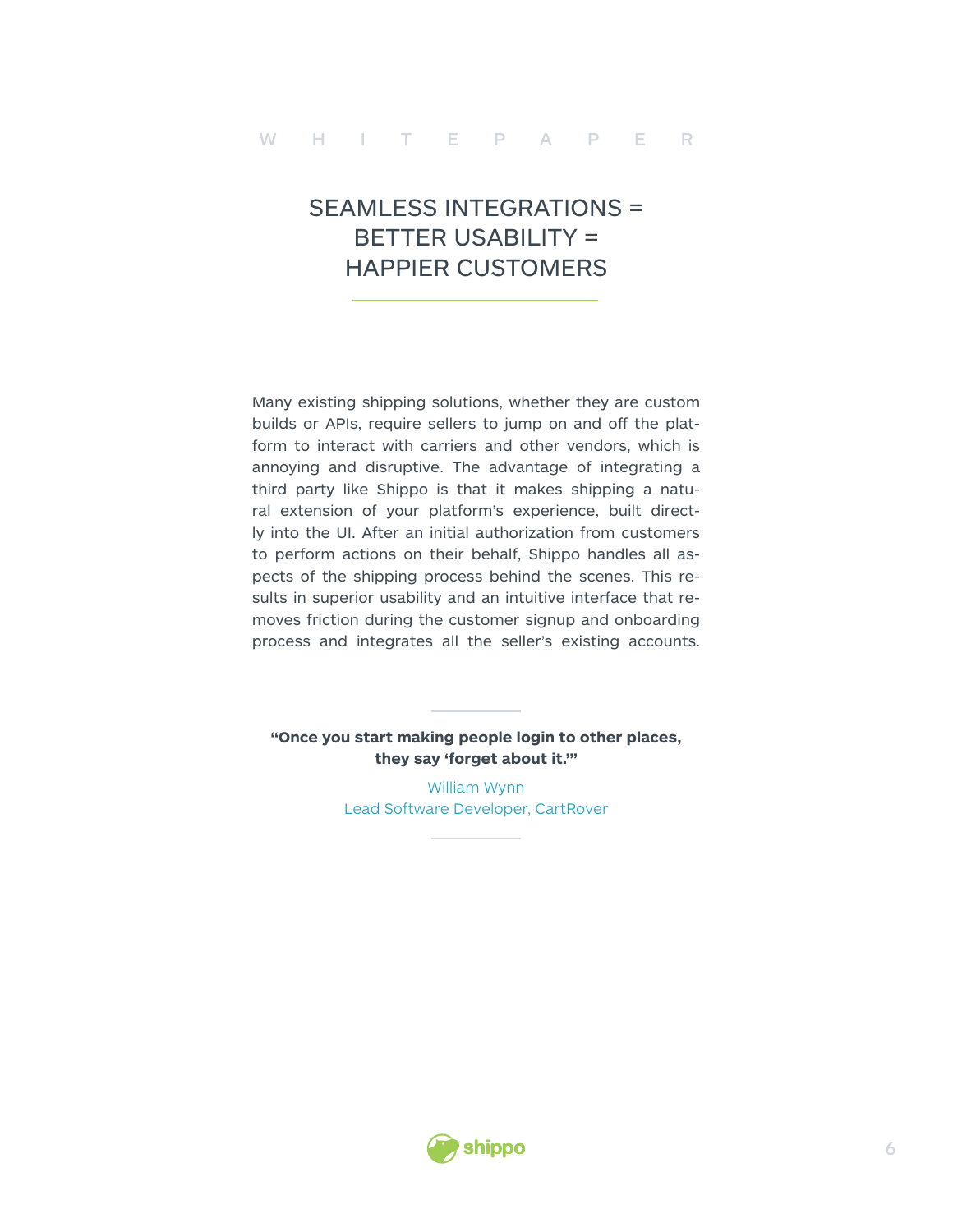What do we mean by **OAuth?**

> OAuth is a secure way to allow third parties limited access to account information without having to give them login credentials directly. For example, when you allow an app to access your Facebook profile, you've just consented to an OAuth handshake. At Shippo, we've implemented the same protocol for our services.

> Over the last few years, OAuth has become a gold standard in the shipping industry that allows e-commerce platforms to easily integrate with Shippo. The OAuth process creates a more seamless registration experience for sellers that allows them to exchange information without taking more steps than necessary. At the same time, it allows the user to opt out and revoke access at any time, which is hard to do if users share their actual credentials.

> At Shippo, we built OAuth to support platforms that want to offer a white label shipping experience to their customers, but don't want to handle billing. As the speed of commerce accelerates, e-commerce platforms need systems in place that empower them to execute faster. Billing errors — and the time and effort it takes to correct them — are often an unintended consequence of the strained timeliness of e-commerce. That's where OAuth can deliver enormous value — by offloading time-consuming tasks through a seamless, secure exchange of information.

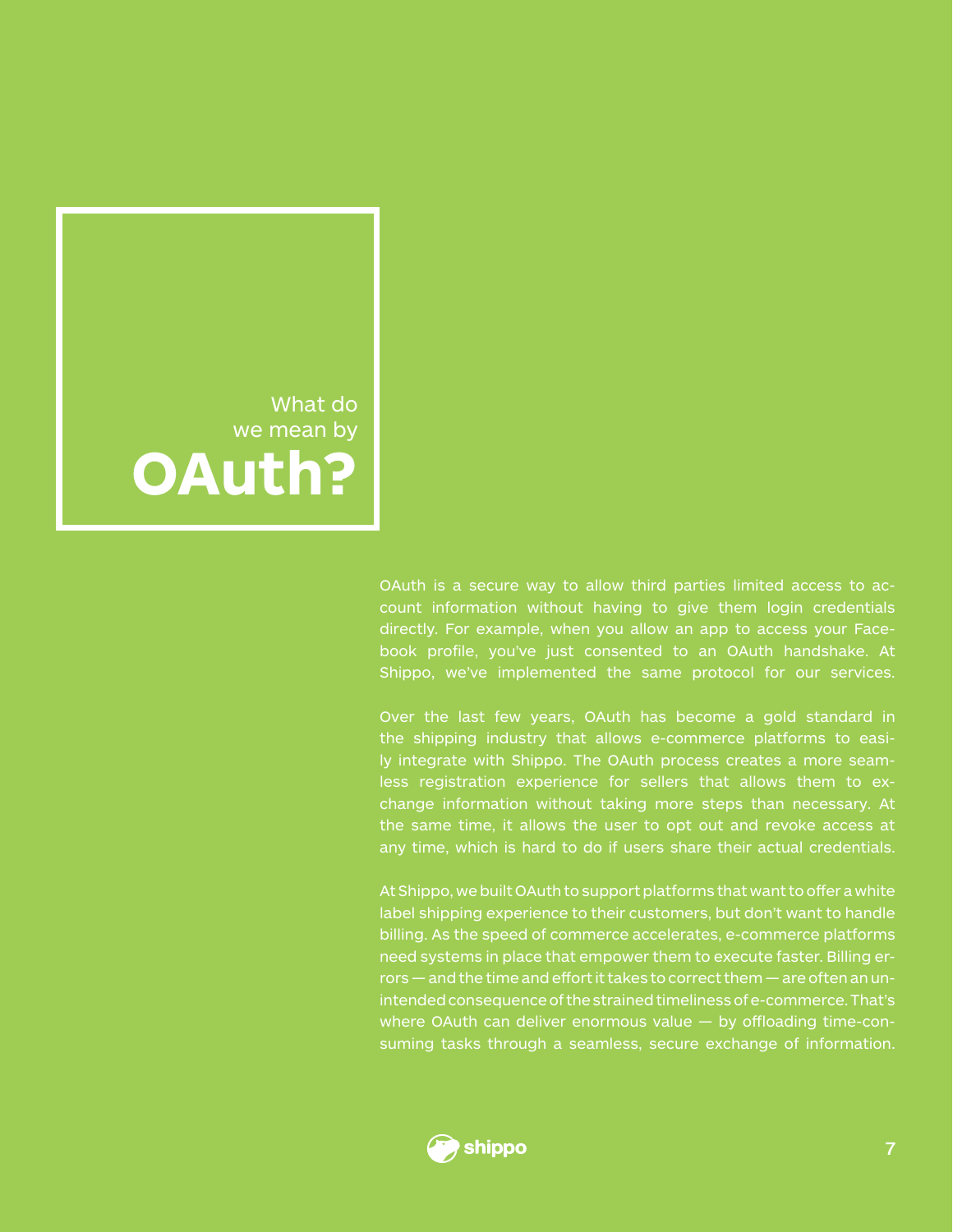#### GOODBYE TO BILLING HASSLES

One of the most onerous aspects platforms and sellers face when dealing with shipping is handling the billing process. Offering buyers the option to choose between multiple carriers and types of service adds a layer of complexity to processing transactions. Because existing APIs for shipping services require platforms to manage billing on their own, they are forced to spend precious time and energy making sure the job is done timely and accurately.

Integrating with Shippo using the OAuth process allows sellers and platforms to perform detailed and complex billing processes without having to handle the billing themselves. By spearheading the billing on behalf of platforms, Shippo also handles shipping fraud as an added benefit.

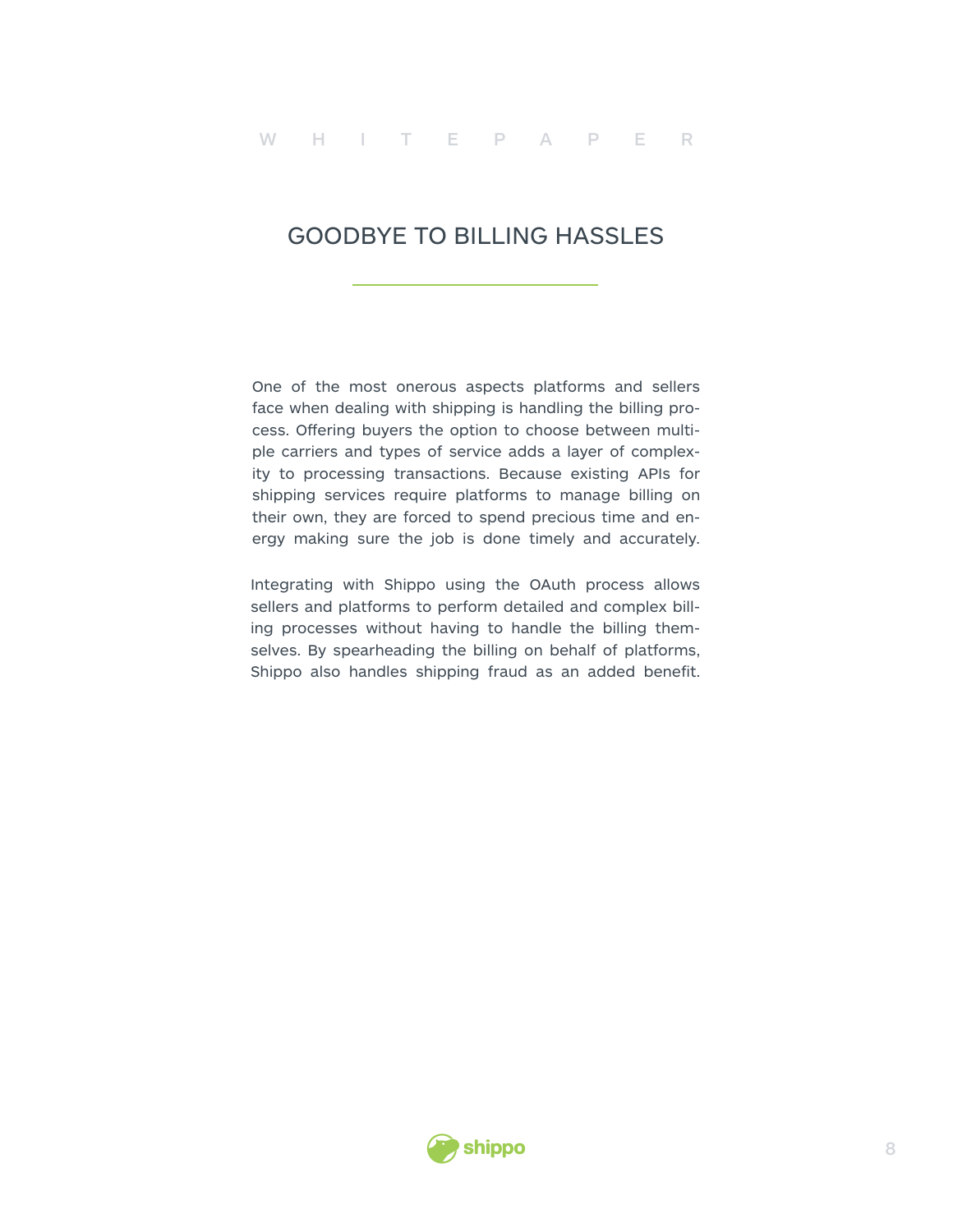### STREAMLINED SHIPPING LEADS TO MASSIVE TIME SAVINGS

By integrating shipping, businesses access all the benefits of a best-in-class technology without spending the upfront time and investment of resources, so that they can focus on their own business. The more time they have to spend refining their unique offering, the g reater competitive advantage they have.

Not only does a third-party shipping integration allow clients to minimize development time required to get a world-class shipping offering up and running, it allows them to cut down on time spent on billing, onboarding, and customer support efforts. For businesses that often work with sellers with specialized requirements, eliminating these tasks is particularly valuable.

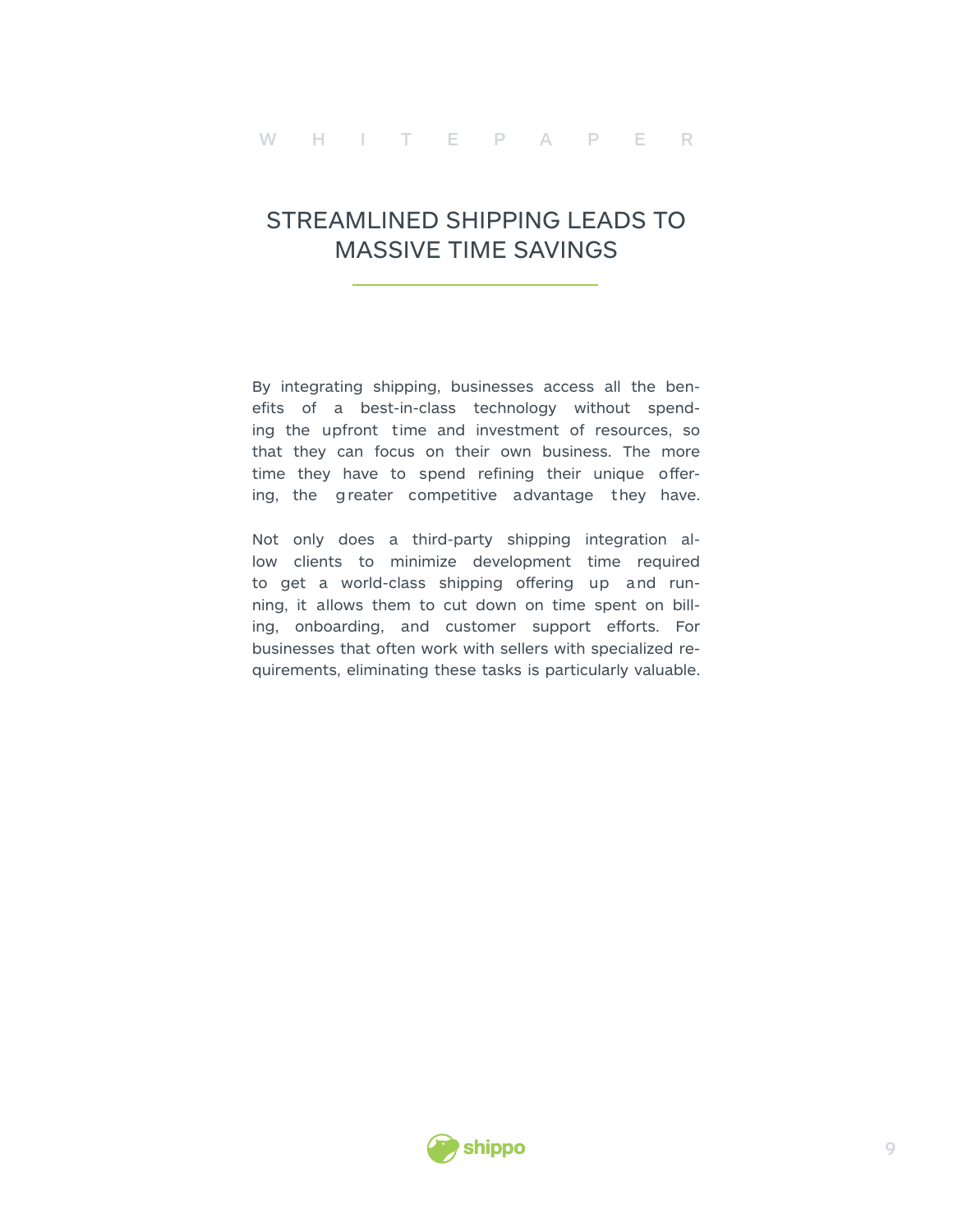#### SCALE WITH CONFIDENCE

In addition to cutting down on the time spent processing billing on the backend, third-party integrations speed up the time it takes for e-commerce platforms to scale their shipping offering across multiple sellers. With existing APIs, platforms have to continuously track and communicate changes in seller status (e.g., increasing or decreasing in order volume) to ensure they get continued access to the best possible shipping rate discounts.



**"We had to find a partner who could create an integration with us that could scale across tens of thousands of stores quickly—Shippo made it really easy for us."**

> Yin Li Commerce Product Manager, Weebly

By incorporating shipping through a service such as Shippo, e-commerce platforms can offload the heavy-lifting required to build a world-class shipping experience and let their customers enjoy seamless access to it. Scaling across businesses becomes much easier when they can proceed with the confidence that their shipping functionality can keep up.

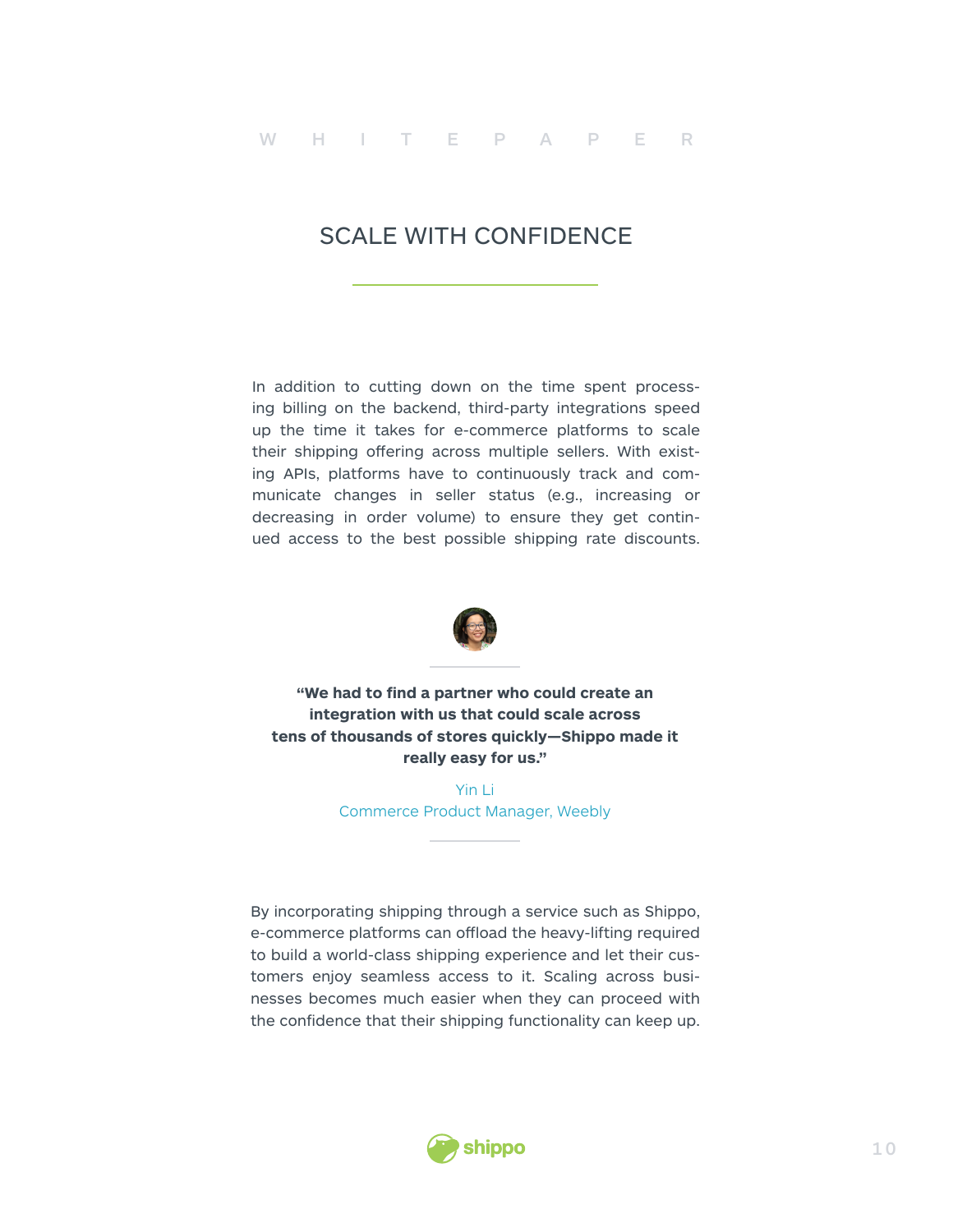# IT'S ALL ABOUT THE CUSTOMER EXPERIENCE

Staying competitive in today's online retail market requires creating a truly exceptional customer experience. Knowing, understanding, and communicating to customers in a way that is clear, consistent, and thoughtful from start to finish has never been more important, and that requires time and investment. For an organization to be successful in this arena, it must have superior technology tools and infrastructure in place. By outsourcing your shipping functionality, platforms can deliver a more customer-centric experience that gives them a leg up in a competitive market.